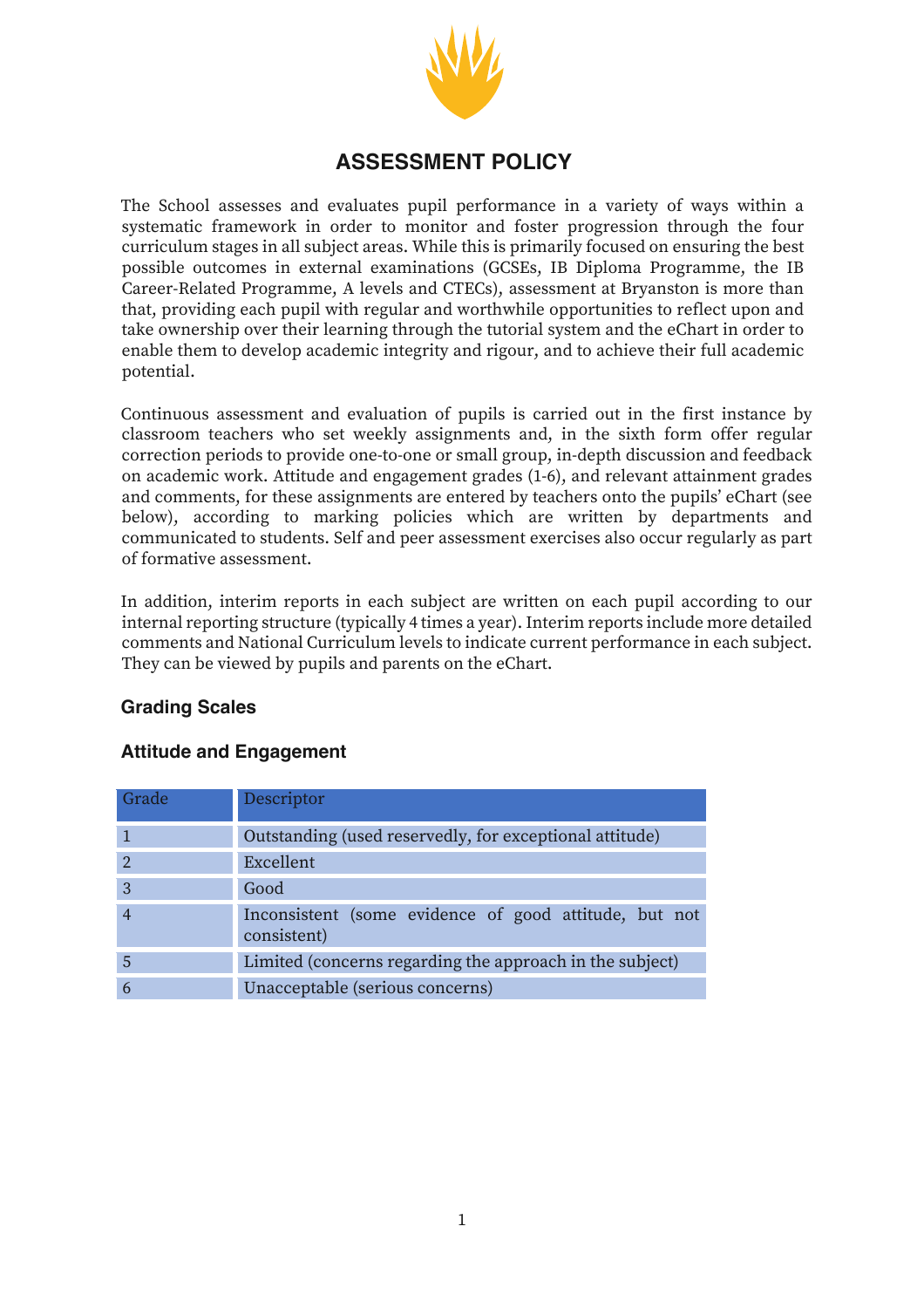

## **Attainment (National Curriculum)**

| <b>GCSE</b> | A Level   |         | IBDP/CP Cambridge Technical |
|-------------|-----------|---------|-----------------------------|
| $9 - 1$     | $A^*$ - U | $7 - 1$ | Distinction                 |
|             |           |         | Merit                       |
|             |           |         | Pass                        |

#### **Pupil performance is evaluated and tracked in a number of different ways**:

- against performance and data from previous schools;
- against baseline tests (MidYIS and ALIS);
- against ongoing performance on paper, in the classroom and in internal examinations;
- against results in external examinations;
- against the year group and historic data from previous year groups.

Individual pupil performance in each subject is evaluated by the subject teacher. Strategies for improvement are made on written work, the eChart and in the classroom. The tutor is responsible for monitoring a pupil's academic performance and progress, and the Head of Teaching and Learning and Deputy Head (Academic) are responsible for tracking pupil achievement and progress as a whole throughout the School.

The tutor evaluates pupil performance and progress regularly based on eChart entries, ongoing interim reporting and the results of internal or external exams, discussing strategies for improvement with a pupil during the weekly tutorial, such as effective time management or the best use of assignment time and correction periods. The tutor is also responsible for monitoring a pupil's co-curricular commitments, ensuring a productive balance between academic work and other activities. In addition, the eChart, exam results and interim reports are also monitored by HSMs, HODs and Heads of Year.

### **Planners and the eChart**

#### **The pupil must:**

- complete their planner each week showing clearly the assignments set, deadlines and when they were completed;
- monitor comments on the chart, be aware of marks awarded and be prepared to discuss them in
	- tutorial;
- do everything possible to see that work and corrections are done punctually;
- strive to understand the reasons for any poor mark on the chart.